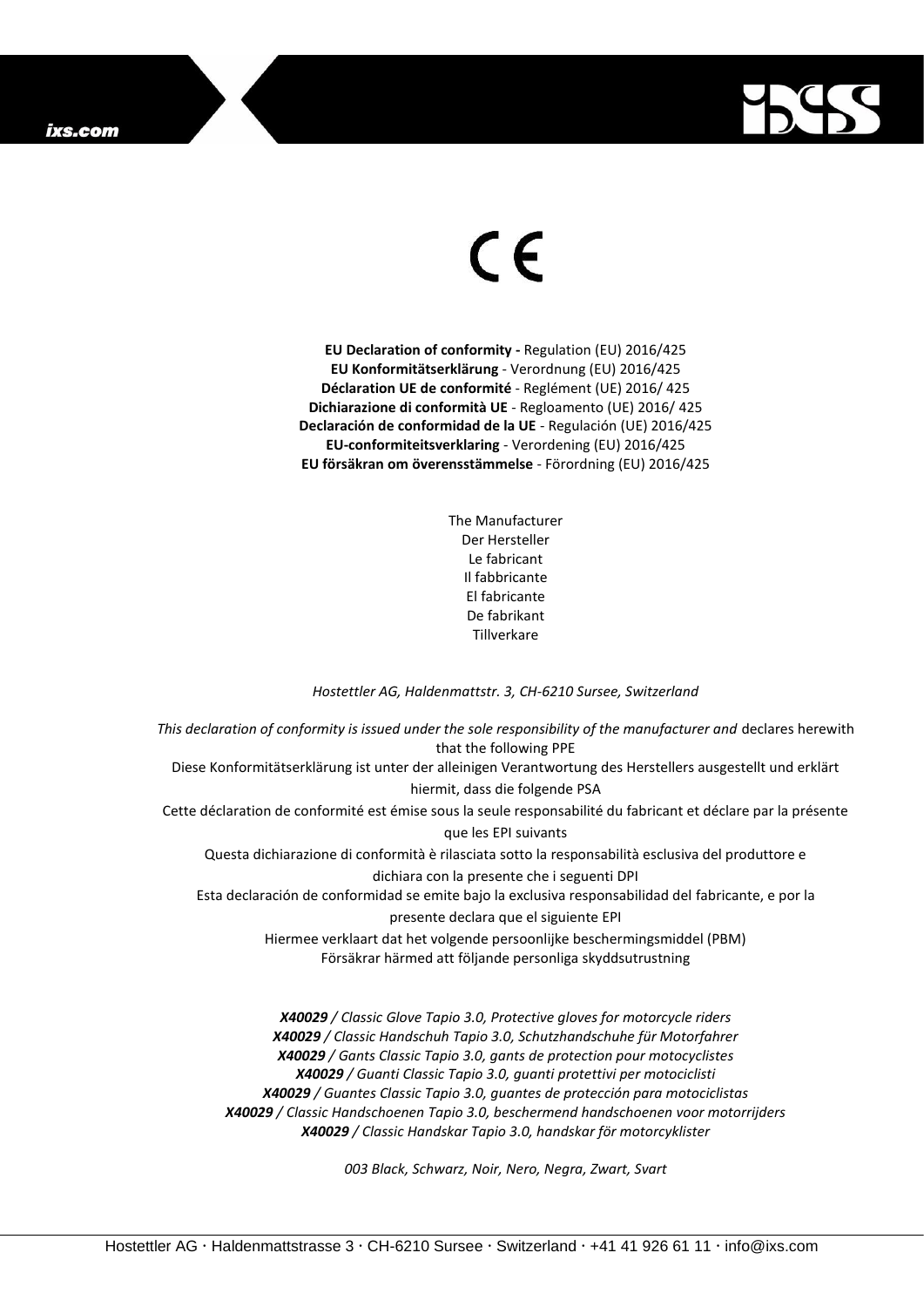

has undergone the EU-type examination conformity assessment procedure (Module B) performed by the Notified Body, **CTC** Group (n° 0075) 4, rue Hermann Frenkel, F-69367 Lyon cedex 07 (France) which has issued the EU Type Examination Certificate No. 0075/1895/ 162/03/20/0802.

And is compliant with the following Standard EN 13594:2015

## hat das EU-Baumusterprüfungs-Konformitätsbewertungsverfahren durchlaufen (Modul B) durchgeführt von der benannten Stelle, **CTC** Group (n° 0075) 4, rue Hermann Frenkel, F-69367 Lyon cedex 07 (Frankreich) die die EU-Baumusterprüfbescheinigung Nr. 0075/1895/ 162/03/20/0802 ausgestellt hat.

und entspricht der folgenden Norm EN 13594:2015

a subi la procédure d'évaluation de la conformité pour l'examen de type UE (module B) réalisée par l'organisme notifié, **CTC** Group (n° 0075) 4, rue Hermann Frenkel, F-69367 Lyon cedex 07 (France), qui a délivré le certificat d'examen de type UE n°. 0075/1895/ 162/03/20/0802.

Et est conforme à la norme suivante EN 13594:2015

è stato sottoposto alla procedura di valutazione della conformità dell'esame UE del tipo (modulo B) eseguita dall'organismo notificato, **CTC** Group (n° 0075) 4, rue Hermann Frenkel, F-69367 Lyon cedex 07 (Francia) che ha rilasciato il certificato di esame UE del tipo n. 0075/1895/ 162/03/20/0802.

Ed è conforme alla seguente norma EN 13594:2015

ha sido sometido al procedimiento de evaluación de conformidad del examen de tipo UE (Módulo B) realizado por el organismo notificado, **CTC** Group (n° 0075) 4, rue Hermann Frenkel, F-69367 Lyon cedex 07 (Francia) que ha emitido el certificado de examen UE de tipo no. 0075/1895/ 162/03/20/0802.

Y cumple con el siguiente estándar EN 13594:2015

de EG-typekeuring-conformiteitsbeoordelingsprocedure doorlopen (module B) heeft,uitgevoerd door de aangemelde instantie **CTC** Group (n° 0075) 4, rue Hermann Frenkel, F-69367 Lyon cedex 07 (Frankrijk) die het certificaat van EG-typeonderzoek nr. 0075/1895/ 162/03/20/0802 afgegeven heft.

en voldoet aan de volgende norm: EN 13594:2015